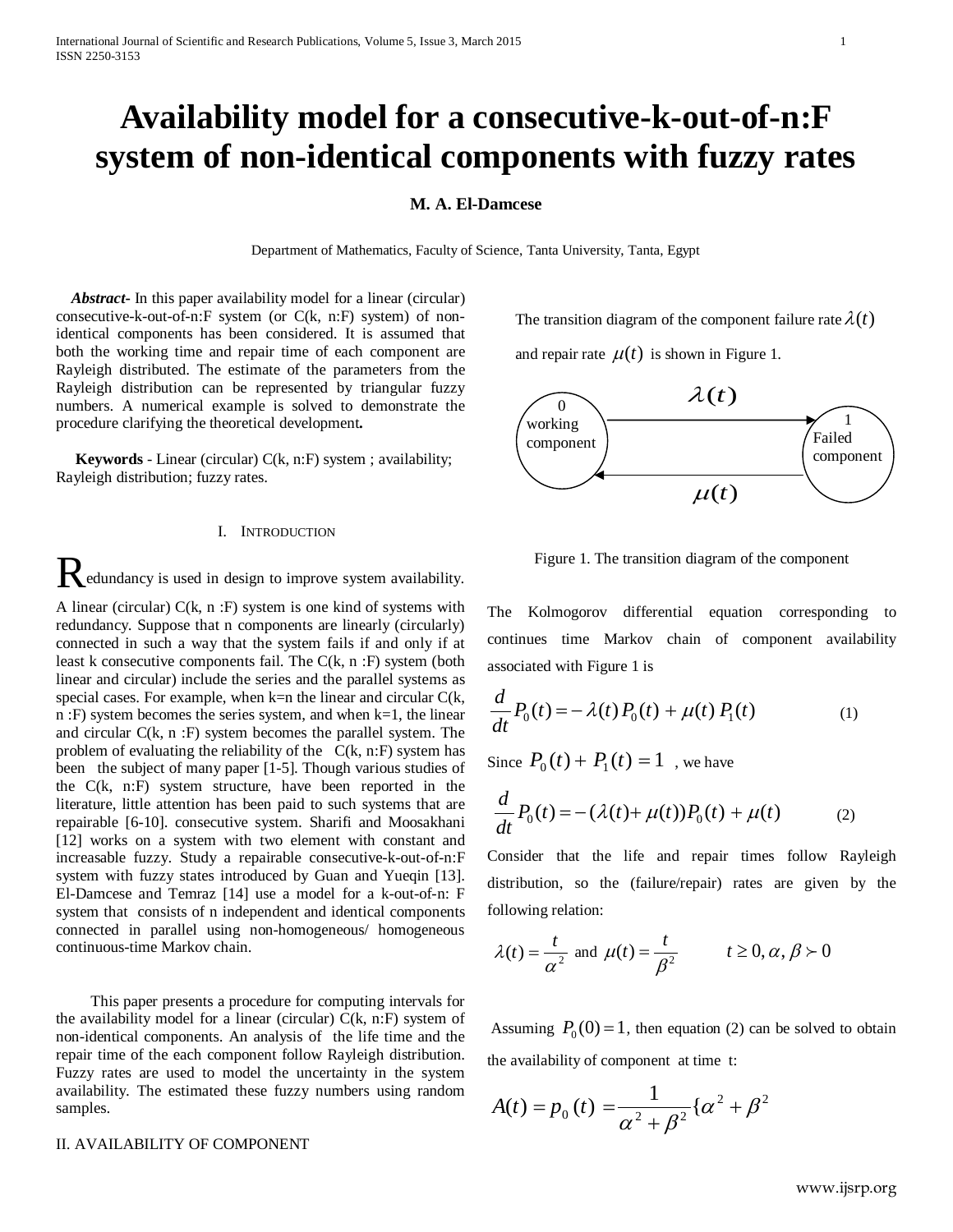International Journal of Scientific and Research Publications, Volume 5, Issue 3, March 2015 2 ISSN 2250-3153

$$
\times \exp[-\frac{1}{2}(\frac{\alpha^2 + \beta^2}{\alpha^2 \beta^2})t^2]\}
$$
 (3)

# III. THE AVAILABILITY OF THE LINEAR (CIRCULAR) C(k, n:F) SYSTEM

 The availability of the linear C(k, n:F) system composed of non-identical components associated with [15] is given by

$$
A_{line}(t;k,n) = \sum_{i=0}^{k-1} \sum_{j=r}^{m} \left[ \prod_{l \in S_{b,j}^{i}}^{i} (1 - A_{l}(t)) \right] \left[ \prod_{l \in S_{g,j}^{i}}^{n-i} A_{l}(t) \right]
$$
  
+ 
$$
\sum_{i=k}^{M} \sum_{j=r'}^{m'} \left[ \prod_{l \in S_{b,j}^{i}}^{i} (1 - A_{l}(t)) \right] \left[ \prod_{l \in S_{g,j}^{i}}^{n-i} A_{l}(t) \right]
$$
 (4)

with

$$
A_{i}(t) = \frac{1}{\alpha_{i}^{2} + \beta_{l}^{2}} {\{\alpha_{i}^{2} + \beta_{l}^{2}\}\n\times \exp[-\frac{1}{2} (\frac{\alpha_{i}^{2} + \beta_{l}^{2}}{\alpha_{i}^{2} \beta_{l}^{2}})t^{2}]\n}
$$
\n
$$
r = \sum_{z=0}^{i-1} {n \choose z}, \ m = \sum_{z=1}^{i} {n \choose z},
$$
\n
$$
r' = \sum_{z=0}^{i-1} N(z, k, n), \ m' = \sum_{z=1}^{i} N(z, k, n)
$$

1 *z*

and

0 *z* =

 $N(z, k, n)$ =  $\overline{\phantom{a}}$  $\Big\}$  $\overline{a}$  $\Big\}$  $\int_0^0$ ,  $z > M$  $\binom{n}{z}$  $\begin{aligned} \mathbf{z} & 0 \le z \le k - 1 \end{aligned}$  $\sum_{w=0}^{\infty} (-1)^w \binom{n-z+1}{w} \binom{n-wk}{n-z}$  $\left[\frac{z}{k}\right]$  $w=0$ ,  $k \leq z \leq n$ (6)

where

 $A_i(t)$  is the availability of component *l at time t*,

 $S^1_{\text{b},\text{j}}$  denote  $b^{\textit{th}}$  bad component that belonging to state j with i bad components and  $(n - i)$  good components,

 $S^{\scriptscriptstyle{1}}_{\!\!g,j}$  denote  $g^{th}$  good component that belonging to state j with i bad components and  $(n - i)$  good components,

M is the maximum number of total components failures that a Linear C(k, n:F) system may experience without being failed,

 $\binom{n}{n}$ z number of combinations of z items out of possible n,

 $|z/k|$  smallest integer less than or equal to  $z/k$ .

Where  $A_{\text{line}}(t; k, n)$  indicates the availability of the linear C(k, n:F) system. This equation reduces a circular system availability evaluation problem into a linear system availability evaluation problem.

For any  $A_{line}(t; k, n-z-2)$ ,  $0 \le z \le k-1$  may be evaluated with equation (4) or other recursive equations to be introduced later.

The availability of the circular  $C(k, n):$  system is equal to the probability that there is a run of exactly i failures covering the selected point and the remaining n-z-2 components form a working linear C(k,n:F) system, where i may take values from 0 to k-1. A direct combinatorial approach is also available for the circular C(k, n:F) systems. Similar to equation (4) the following general equation can be used.

$$
A_C(t;k,n) = \sum_{i=0}^{k-1} \sum_{j=r}^{m} \left[ \prod_{l \in S_{b,j}^i} (1 - A_l(t)) \right] \left[ \prod_{l \in S_{g,j}^i}^{n-i} A_l(t) \right]
$$
  
+ 
$$
\sum_{i=k}^{d} \sum_{j=r''}^{m''} \left[ \prod_{l \in S_{b,j}^i} (1 - A_l(t)) \right] \left[ \prod_{l \in S_{g,j}^i}^{n-i} A_l(t) \right] \qquad (7)
$$

with  

$$
r'' = \sum_{z=0}^{i-1} N_C(z, k, n), \ m'' = \sum_{z=1}^{i} N_C(z, k, n)
$$

Where d is the maximum number of failed components that may exist in the system without causing the system to fail and  $N_c(z, k, n)$  is the number of ways of arranging n components including z failed ones in a circle such that at most k-1 failed ones are consecutive.

Using the same approach as for the linear system, we can derive the value of M as follows. If n is a multiple of k, then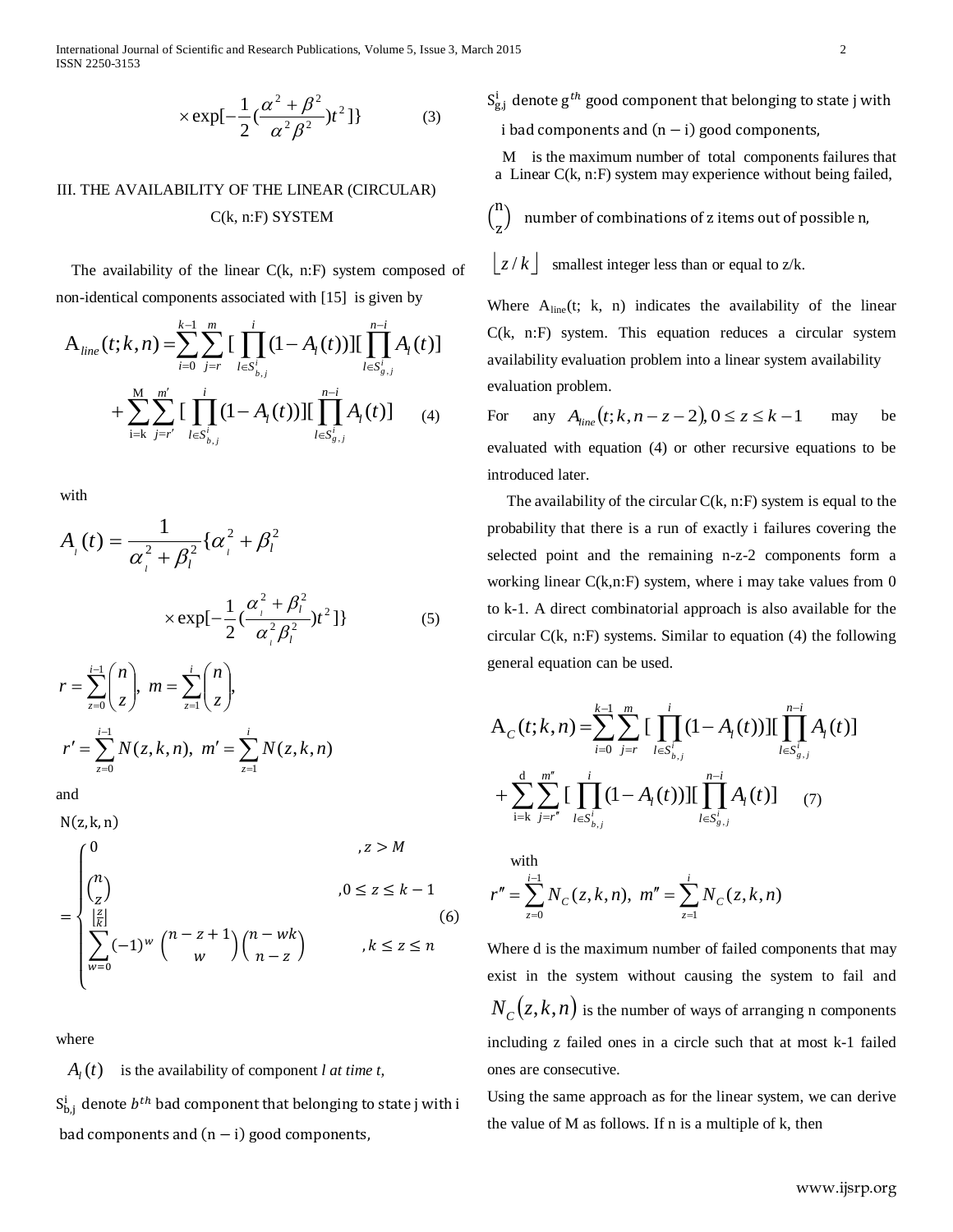International Journal of Scientific and Research Publications, Volume 5, Issue 3, March 2015 3 ISSN 2250-3153

$$
d = \frac{n}{k}(k-1) = n - \frac{n}{k},
$$

If n is not a multiple of k, then,

$$
d = \left\lfloor \frac{n}{k} \right\rfloor (k-1) + (n-1) - \left\lfloor \frac{n}{k} \right\rfloor k = n-1 - \left\lfloor \frac{n}{k} \right\rfloor
$$

In summary, we have

$$
d = \begin{cases} n - \frac{n}{k} & \text{if } n \text{ is a multiple of } k, \\ n - \left\lfloor \frac{n}{k} \right\rfloor - 1 & \text{if } n \text{ is not a multiple of } k. \end{cases}
$$
 (8)

the factor  $N_c(z, k, n)$  can be expressed in terms of  $N(z, k, n)$  which is for the linear systems, as given in the equation

$$
N_C(z, k, n) = \frac{n}{n - z} N(z, k, n - 1), \quad k \le z \le n - 1 \tag{9}
$$

#### IV. ESTIMATION OF THE (FAILURE/ REPAIR) RATES

#### FOLLOW RAYLEIGH DISTRIBUTION

 Consider that the life and repair times follow Rayleigh distribution, so the (failure/repair) rates with the MLE of the Rayleigh parameter are given by the following relation:

$$
\hat{\lambda}_{l}(t) = \frac{t}{(\alpha_{l}^{M})^{2}}
$$
 and  $\hat{\mu}_{l}(t) = \frac{t}{(\beta_{l}^{M})^{2}}$   
\n $l = 1, 2, ..., n$ 

where

$$
\delta_l^M \mathbf{r} = \sqrt{\sum_{i=1}^q X_i^2 / 2q} \qquad \delta = \alpha, \beta \, , \, l = 1, 2, ..., n \tag{10}
$$

If q, the size of random sample, is large  $(q \geq 30)$  then the  $(1 - \gamma)100\%$  confidence interval for each parameter  $\alpha_l$ ,  $\beta_l$ ,  $l = 1, 2, ..., n$  can be calculated from the following relations:

$$
\left[\delta_l^L, \delta_l^U\right] = \left[\delta_l^M \mp Z_{\gamma/2} \sqrt{var\left(\delta_l^M\right)}\right]
$$

$$
\delta = \alpha, \beta, l=1, 2, ..., n
$$
 (11)

where

$$
var\left(\delta_l^M\right)=\frac{(\delta_l^M)}{4q}
$$

#### V. THE ESTIMATION OF FUZZY FAILURE AND REPAIR RATES

 Usually, the failure rate and the repair rate of a component " *<sup>l</sup> "* have known probability distribution functions with parameters  $\alpha_{i}$ ,  $\beta_{i}$  driven from collected data or the opinions of the experts. Due to uncertainty in the values of these parameters, they can be modeled by triangular or trapezoidal fuzzy numbers. Here, we use the triangular membership functions

$$
\tilde{\alpha}_{l} = (\tilde{\alpha}_{l}^{L}, \tilde{\alpha}_{l}^{U}), \tilde{\beta}_{l} = (\tilde{\beta}_{l}^{L}, \tilde{\beta}_{l}^{U}) \text{ which can written as follow:}
$$
\n
$$
\eta_{\tilde{\delta}_{l}}(x_{l}) = \text{triangle}\left(x_{l}; \delta_{l}^{L}, \delta_{l}^{M}, \delta_{l}^{U}\right) =
$$
\n
$$
\begin{cases}\n(x_{l} - \delta_{l}^{L}) / (\delta_{l}^{M} - \delta_{l}^{L}), & \delta_{l}^{L} \leq x_{l} \leq \delta_{l}^{M} \\
(\delta_{l}^{U} - x_{l}) / (\delta_{l}^{U} - \delta_{l}^{M}), & \delta_{l}^{M} \leq x_{l} \leq \delta_{l}^{U}\n\end{cases} \tag{12}
$$
\n0, otherwise

The fuzzy parameters  $\tilde{\alpha}_i$ ,  $\beta_i$  $\tilde{\alpha}, \tilde{\beta}$  can be represented by crisp intervals, taking from the *α*-cuts of their membership functions;  $0 \leq \alpha \leq 1$  as follow:

$$
\begin{aligned}\n\widetilde{\delta}_{l}(\alpha)_{\mathfrak{A}} &= \left[ \widetilde{\delta}_{l}^{L}(\alpha), \widetilde{\delta}_{l}^{U}(\alpha) \right] \\
&= \left[ \delta_{l}^{L} + \alpha \left( \delta_{l}^{M} - \delta_{l}^{L} \right), \delta_{l}^{U} - \alpha \left( \delta_{l}^{U} - \delta_{l}^{M} \right) \right] \end{aligned}
$$
\n(13)

#### VI. ILLUSTRATIVE EXAMPLE

In this example, consider the availability of linear (circular) C(2,4:F) system of non-identical components with life time and the repair time of this system follow Rayleigh probability distributions, The parameters can be represented by triangular fuzzy numbers.

The availability of linear C(2,4:F) system of non-identical components of equations (4) to (6) can be obtained from the following relation:

$$
A_{\text{line}}(t;2,4) = \prod_{l=1}^{4} A_{l}(t) + \sum_{l=1}^{4} (1 - A_{l}(t)) [\prod_{\substack{\nu=1\\ \nu \neq l}}^{4} A_{\nu}(t)]
$$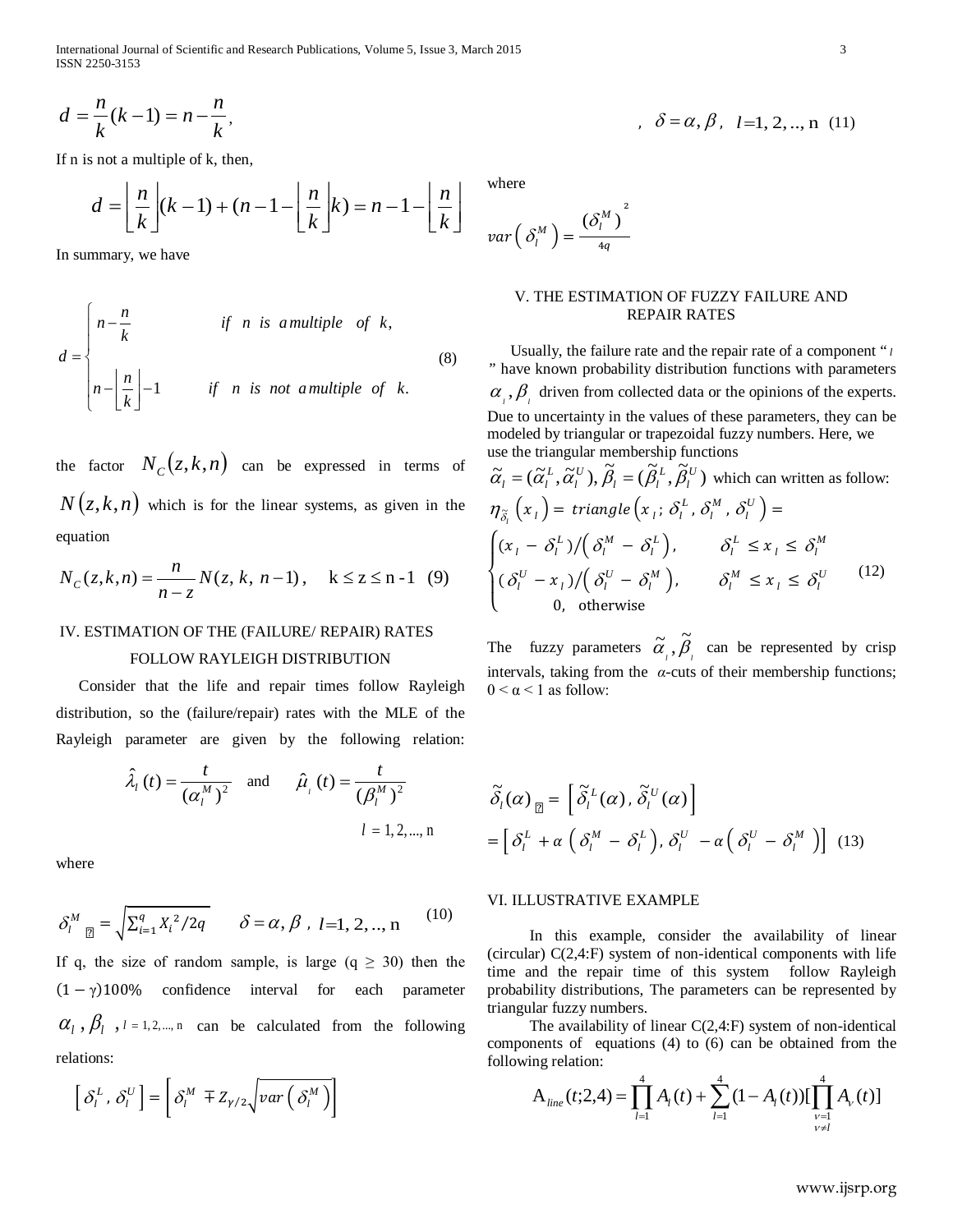International Journal of Scientific and Research Publications, Volume 5, Issue 3, March 2015 4 ISSN 2250-3153

$$
+ A_1(t)A_3(t)[\prod_{\substack{\nu=2 \ \nu \neq 3}}^{4} (1 - A_\nu(t))] + A_2(t)A_3(t)(1 - A_1(t))
$$
  
 
$$
\times (1 - A_4(t)) + A_2(t)A_4(t)(1 - A_1(t))(1 - A_3(t))
$$

The availability of circular  $C(2,4)$ : system of nonidentical components of equations (7) to (9) can be obtained from the following relation:

$$
A_C(t;2,4) = \prod_{l=1}^4 A_l(t) + \sum_{l=1}^4 (1 - A_l(t)) [\prod_{\substack{\nu=1 \\ \nu \neq l}}^4 A_\nu(t)]
$$
  
+ 
$$
A_1(t)A_3(t)[\prod_{\substack{\nu=2 \\ \nu \neq 3}}^4 (1 - A_\nu(t))] + A_2(t)A_4(t)(1 - A_1(t))(1 - A_3(t))
$$

where

$$
A_{i}(t) = \frac{1}{\alpha_{i}^{2} + \beta_{i}^{2}} \{ \alpha_{i}^{2} + \beta_{i}^{2}
$$
  
 
$$
\times \exp[-\frac{1}{2}(\frac{\alpha_{i}^{2} + \beta_{i}^{2}}{\alpha_{i}^{2} \beta_{i}^{2}})t^{2}]\}, \quad l=1, 2, 3, 4
$$

The statistical data of  $\alpha$ ,  $l = 1, 2, 3, 4$  taken from each component with  $\gamma$ = 0.05, 0.03, 0.07, 0.03, q=70, 70, 50,50 and  $\sum_{i=1}^{q} X_i^2 = 1220, 1100, 1000, 920$  respectively, also the statistical data of  $\beta$ ,  $l = 1, 2, 3, 4$  taken from each component with  $\gamma$ = 0.075, 0.045, 0.065, 0.040, q=36, 36, 40,40 and  $\sum_{i=1}^{q} X_i^2$  = 800,700, 850, 720 respectively.

The values of their lower, medium, and upper limits are calculated according to equations (10) and (11), we can obtain

 $\left( \alpha_1^L, \alpha_1^M, \alpha_1^U \right) = (2.606, 2.95, 3.296),$  $\left(\,\alpha_{2}^{\,L} \,,\,\alpha_{2}^{\,M} \,,\,\alpha_{2}^{\,U}\,\right)= (2.603, 3.028, 3.452)$  $\left(\alpha_3^L, \alpha_3^M, \alpha_3^U\right)$  = (2.757, 3.162, 3.567),  $\left(\alpha_4^L, \alpha_4^M, \alpha_4^U\right)$  = (2.704, 3.197, 3.690) And  $\left(\,\beta_1^{\,L} ,\,\beta_1^{\,M} \,,\,\beta_1^{\,U}\,\right)=\,(2.844, 3.333, 3.822) \ ,$  $\left(\beta_2^L, \beta_2^M, \beta_2^U\right)$  = (2.792, 3.416, 4.039)  $\left(\beta_3^L, \beta_3^M, \beta_3^U\right) = (2.786, 3.260, 3.734)$ ,  $\left(\beta_4^L, \beta_4^M, \beta_4^U\right) = (2.714, 3.303, 3.892)$ 

According to the relation (13), we can obtain the *α-cut = 0, 0.1,* 

0.2 of the 
$$
(\alpha_l^L, \alpha_l^U)
$$
, and  $(\beta_l^L, \beta_l^U)$ , for  $l=1, 2, 3, 4$ .

Table 1. The intervals for  $\tilde{\alpha}_i$  and  $\tilde{\beta}_i$  *for l*=1, 2, 3, 4 corresponding to  $\boldsymbol{\alpha}$ -cut = 0, 0.1, 0.2

| $\alpha$ -<br>cut |         |                                                                                                                                                                                                                                                                                                                                                                                  | $\left(\,\widetilde{\alpha}_1^{\,L}\,,\widetilde{\alpha}_1^{\,U}\,\right)\,\,\,\,\left(\,\widetilde{\alpha}_2^{\,L}\,,\widetilde{\alpha}_2^{\,U}\,\right)\,\,\,\,\left(\,\widetilde{\alpha}_3^{\,L}\,,\widetilde{\alpha}_3^{\,U}\,\right)\,\,\,\,\left(\,\widetilde{\alpha}_4^{\,L}\,,\widetilde{\alpha}_4^{\,U}\,\right)$ |         |
|-------------------|---------|----------------------------------------------------------------------------------------------------------------------------------------------------------------------------------------------------------------------------------------------------------------------------------------------------------------------------------------------------------------------------------|----------------------------------------------------------------------------------------------------------------------------------------------------------------------------------------------------------------------------------------------------------------------------------------------------------------------------|---------|
| 0                 | [2.606, | [2.603,                                                                                                                                                                                                                                                                                                                                                                          | [2.757,                                                                                                                                                                                                                                                                                                                    | [2.704, |
|                   | 3.2981  | 3.452]                                                                                                                                                                                                                                                                                                                                                                           | 3.5671                                                                                                                                                                                                                                                                                                                     | 3.690]  |
| 0.1               | [2.641] | [2.646,                                                                                                                                                                                                                                                                                                                                                                          | [2.798,                                                                                                                                                                                                                                                                                                                    | [2.753, |
|                   | 3.26]   | 3.412]                                                                                                                                                                                                                                                                                                                                                                           | 3.409]                                                                                                                                                                                                                                                                                                                     | 3.641]  |
| 0.2               | [2.681, | [2.698,                                                                                                                                                                                                                                                                                                                                                                          | [2.838,                                                                                                                                                                                                                                                                                                                    | [2.803, |
|                   | 3.231   | 3.369]                                                                                                                                                                                                                                                                                                                                                                           | 3.369]                                                                                                                                                                                                                                                                                                                     | 3.591]  |
|                   |         |                                                                                                                                                                                                                                                                                                                                                                                  |                                                                                                                                                                                                                                                                                                                            |         |
| $\alpha$ -<br>cut |         | $\begin{pmatrix} \widetilde{\beta}_1^{\,L} \,,\, \widetilde{\beta}_1^{\,U} \end{pmatrix} \;\; \begin{pmatrix} \widetilde{\beta}_2^{\,L} \,,\, \widetilde{\beta}_2^{\,U} \end{pmatrix} \;\; \begin{pmatrix} \widetilde{\beta}_3^{\,L} \,,\, \widetilde{\beta}_3^{\,U} \end{pmatrix} \;\; \begin{pmatrix} \widetilde{\beta}_4^{\,L} \,,\, \widetilde{\beta}_4^{\,U} \end{pmatrix}$ |                                                                                                                                                                                                                                                                                                                            |         |
| 0                 | [2.844] | [2.792,                                                                                                                                                                                                                                                                                                                                                                          | [2.786,                                                                                                                                                                                                                                                                                                                    | [2.714, |
|                   | 3.8221  | 4.0391                                                                                                                                                                                                                                                                                                                                                                           | 3.7341                                                                                                                                                                                                                                                                                                                     | 3.8921  |
| 0.1               | [2.894, | [2.854,                                                                                                                                                                                                                                                                                                                                                                          | [2.833,                                                                                                                                                                                                                                                                                                                    | [2.773, |
|                   | 3.773]  | 3.9671                                                                                                                                                                                                                                                                                                                                                                           | 3.6871                                                                                                                                                                                                                                                                                                                     | 3.8331  |

By using the intervals for  $\tilde{\alpha}_i$  and  $\tilde{\beta}_i$ corresponding to **α-cut**= 0, 0.1, 0.2 from Table 1, then represent graphically the two functions  $A_{\text{line}}(t;2,4)$  and  $A_{\text{c}}(t;2,4)$  at different values of **α-cut** as shown in Figures 2 and 3.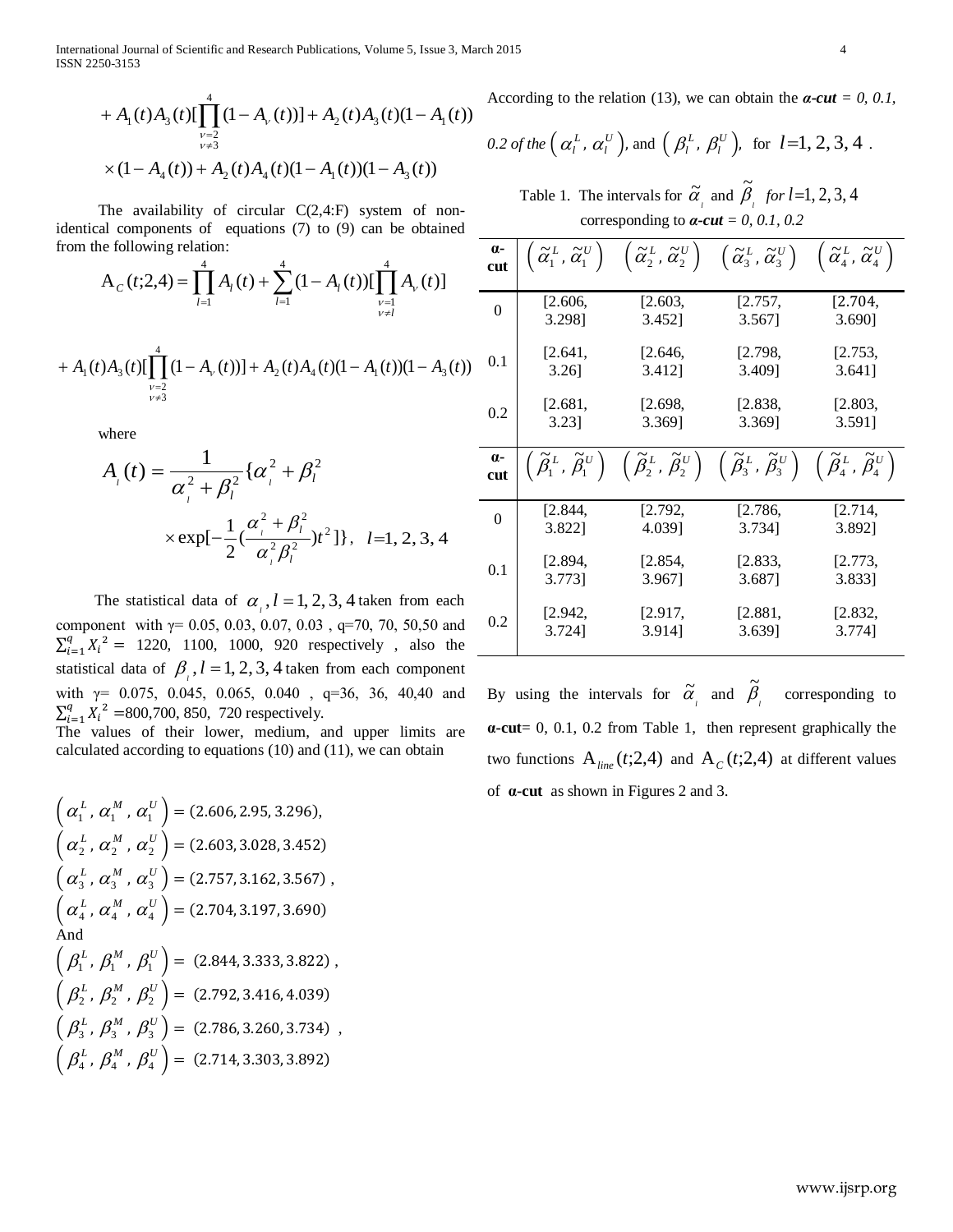

Figure 2. The  $A_{line}(t;2,4)$  for  $\alpha$ -cut = 0 (solid line), **α-cut**= 0.1 ( dotted line), ), **α-cut**= 0.2 (dashed line)





#### VII. CONCLUSION

 Consecutive-k-out-of-n system models have been proposed for system availability evaluation and the design of integrated circuits, microwave relay stations in telecommunications, oil pipeline systems, vacuum systems in accelerators, computer ring networks (k loop), and spacecraft relay stations. Such systems are characterized by logical or physical connections among components in lines or circles.

 In this paper presents a model for the availability of linear (circular) C(k,n:F) system of independent and non- identical components. The estimated parameters of the Rayleigh distribution of the proposed model are fuzzy and all the fuzzy numbers have triangular membership functions. Fuzzy rates are used to model the uncertainty in the availability system. This paper includes a numerical example to illustrate the model.

#### REFERENCES

[1] D.T. Chiang and Niu, S. C., Reliability of consecutive k-outof-n:F systems. IEEE Transactions on Reliability, R30 (1981), pp. 87-89.

[2] C. G. Derman, Lieberman J., and Ross, S. M., On the consecutive-k -out- of-n:F system, IEEE Transactions on Reliability, vol. R-31, No. 1 Apr. (1982), pp. 57–63.

[3] M. T. Chao, Fu, J. C. and Koutras, M. V., Survey of reliability studies of consecutive-k-out-of-n:F & related systems," IEEE Transactions on Reliability, vol. 44, 1(1995), pp. 120-127.

[4] S. Eryılmaz , On the lifetime distribution of consecutive *k*out-of-*n*:F system, IEEE Transactions on Reliability, vol. 56 (2007), pp. 35–39.

[5] D. Dafnis Spiros, Frosso S. Makri and Zaharias M. Psillakis, On the Reliability of Consecutive Systems, Proceedings of the World Congress on Engineering, vol. III 2010 WCE 2010, June 30 - July 2, 2010, Lo, London, U.K.

[6] K. Cheng, Zhang, Y. L. , Analysis for a consecutive *k*-out-of*n*:F repairable system with priority in repair, Int. J. Systems Science, vol. 32(2001), pp. 591-598.

[7] TANG Sheng-Dao, HOU Wei-Gen, A Repairable Linear  $m$ -Consecutive-k-Out-of-n:F System, CHIN. PHYS. LETT, vol. 29, No. 9 (2012) , pp. 1-5.

[8] Sevcan Demir Atalay, Ali Mert, and Ozge E Gultekin, On the profust reliabilities of consecutive k-out-of-n systems,